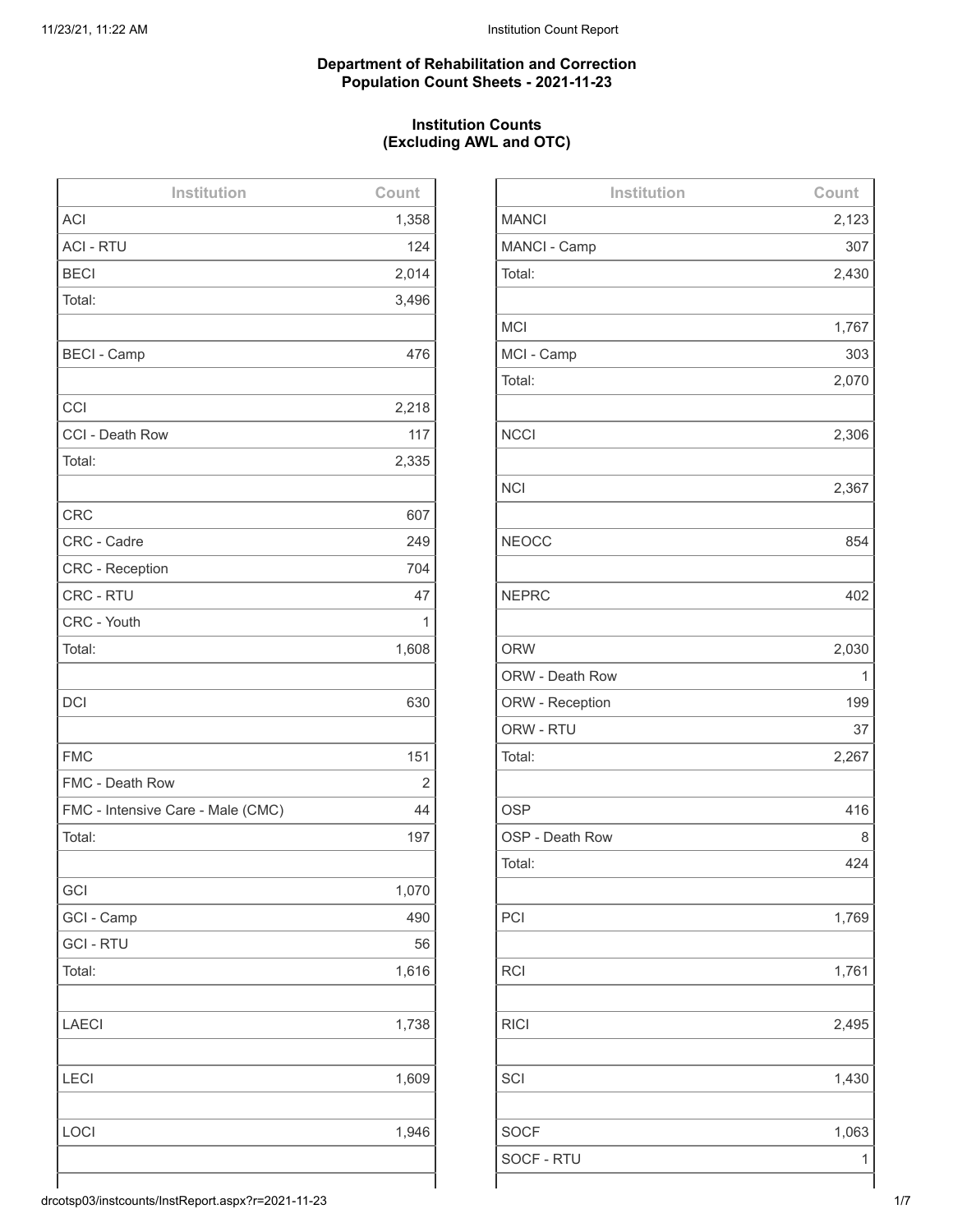| <b>LORCI</b> |                          | 730   |
|--------------|--------------------------|-------|
|              | <b>LORCI - Cadre</b>     | 210   |
|              | <b>LORCI - Reception</b> | 20    |
| Total:       |                          | 960   |
|              |                          |       |
| <b>MACI</b>  |                          | 652   |
|              | MACI - Minimum           | 1,275 |
| Total:       |                          | 1,927 |

#### 11/23/21, 11:22 AM Institution Count Report

|                  | <b>Total Population:</b> | 43,256 |
|------------------|--------------------------|--------|
|                  |                          |        |
| Total:           |                          | 1,001  |
| <b>WCI - RTU</b> |                          | 29     |
| <b>WCI</b>       |                          | 972    |
|                  |                          |        |
| Total:           |                          | 701    |
| <b>TOCI - PC</b> |                          | 124    |
| <b>TOCI</b>      |                          | 577    |
|                  |                          |        |
| Total:           |                          | 1,377  |
| TCI - Camp       |                          | 343    |
| <b>TCI</b>       |                          | 1,034  |
|                  |                          |        |
| Total:           |                          | 1,064  |

\* The Total Population includes 30 Offenders with Reason Codes 30 & 31. \*\* The Total Population includes 29 Offenders with Reason Code 0A.

#### **Male Population by Security Level (Include AWL and Exclude OTC)**

|                        | <b>Total Male</b> |             |            |          | 40,012 |
|------------------------|-------------------|-------------|------------|----------|--------|
| <b>Total Death Row</b> |                   | 130         | 1          | $\Omega$ | 131    |
| <b>Total Level 1</b>   |                   | 13,571      | 142        | 89       | 13,624 |
| Total Level 2          |                   | 15,280      | 162        | 120      | 15,322 |
| Total Level 3          |                   | 8,792       | 118        | 101      | 8,809  |
| Total Level 4          |                   | 1,069       | 10         | 5        | 1,074  |
| <b>Total Level E</b>   |                   | 1,050       | 5          | 3        | 1,052  |
| <b>Security Level</b>  |                   | <b>Body</b> | <b>AWL</b> | $(-OTC)$ | Total  |

#### **Female Population by Institution (Include AWL and Exclude OTC)**

| Institution     |                     | <b>Body</b> | <b>AWL</b>     | $(-OTC)$ | <b>Total</b>   |
|-----------------|---------------------|-------------|----------------|----------|----------------|
| <b>DCI</b>      |                     | 629         | 3              | 3        | 629            |
| <b>FMC</b>      |                     | 4           | 0              | 0        | $\overline{4}$ |
| <b>NEPRC</b>    |                     | 402         | 3              |          | 404            |
| <b>ORW</b>      |                     | 2,030       | 30             | 19       | 2,041          |
| ORW - Death Row |                     |             | $\Omega$       | 0        |                |
| ORW - Reception |                     | 199         | $\overline{4}$ | 3        | 200            |
| ORW - RTU       |                     | 37          | $\Omega$       | 0        | 37             |
|                 | <b>Total Female</b> | 3,302       | 40             | 26       | 3,316          |
|                 |                     |             |                |          |                |

**Total Population: 43,194 478 344 43,328**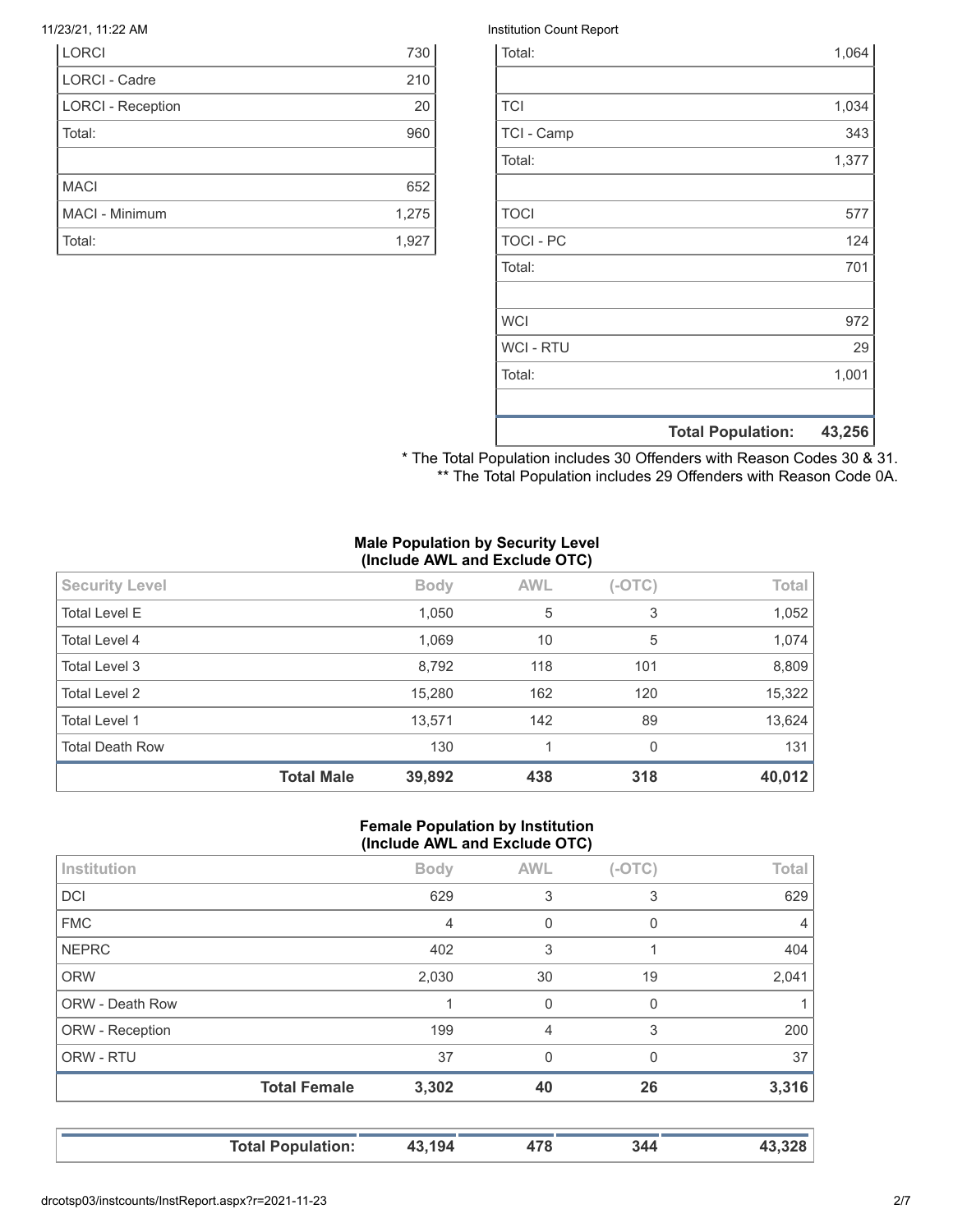| Male Population by Institution: Security Level 5 and E |  |
|--------------------------------------------------------|--|
| (Include AWL and Exclude OTC)                          |  |

| Institution  |                      | <b>Body</b>               | AWL                       | $(-OTC)$     | Total                     |
|--------------|----------------------|---------------------------|---------------------------|--------------|---------------------------|
| ACI          |                      | $\ensuremath{\mathsf{3}}$ | $\mathbf 0$               | $\mathbf 0$  | $\ensuremath{\mathsf{3}}$ |
| ${\sf CRC}$  |                      | $\sqrt{3}$                | $\mathbf 0$               | $\mathbf 0$  | $\ensuremath{\mathsf{3}}$ |
| CRC - RTU    |                      | $\,$ 5 $\,$               | $\mathbf 0$               | $\mathbf 0$  | $\,$ 5 $\,$               |
| ${\sf FMC}$  |                      | $\mathbf{1}$              | $\mathbf 0$               | $\mathbf 0$  | $\mathbf{1}$              |
| LAECI        |                      | $\mathbf 5$               | $\mathbf 0$               | $\mathbf 0$  | $\,$ 5 $\,$               |
| LECI         |                      | $\boldsymbol{9}$          | $\mathbf 0$               | $\mathbf 0$  | $\boldsymbol{9}$          |
| LOCI         |                      | $\mathbf{1}$              | $\mathbf 0$               | $\mathbf 0$  | $\mathbf{1}$              |
| <b>MACI</b>  |                      | 16                        | $\mathbf 0$               | $\mathbf 0$  | $16\,$                    |
| <b>MANCI</b> |                      | 14                        | $\mathbf 0$               | $\mathbf 0$  | 14                        |
| MCI          |                      | 3                         | $\mathbf 0$               | $\mathbf 0$  | $\sqrt{3}$                |
| OSP          |                      | 289                       | $\mathbf{1}$              | $\mathbf{1}$ | 289                       |
| <b>RCI</b>   |                      | $10$                      | $\mathbf 0$               | $\mathbf 0$  | $10$                      |
| SCI          |                      | $\mathbf{1}$              | $\mathbf 0$               | $\mathbf 0$  | $\mathbf{1}$              |
| SOCF         |                      | 517                       | $\ensuremath{\mathsf{3}}$ | $\sqrt{2}$   | 518                       |
| TCI          |                      | 21                        | $\mathbf 0$               | $\mathbf 0$  | 21                        |
| <b>TOCI</b>  |                      | 138                       | $\mathbf{1}$              | $\mathbf 0$  | 139                       |
| TOCI - PC    |                      | $\mathbf{1}$              | $\mathbf 0$               | $\mathbf 0$  | $\mathbf{1}$              |
| WCI          |                      | 8                         | $\mathbf 0$               | $\mathbf 0$  | $\,8\,$                   |
| WCI - RTU    |                      | $\mathbf 5$               | $\mathbf 0$               | $\mathbf 0$  | $\,$ 5 $\,$               |
|              | <b>Total Level 5</b> | 1,050                     | $\sqrt{5}$                | $\mathbf 3$  | 1,052                     |

## **Male Population by Institution: Security Level 4 (Include AWL and Exclude OTC)**

| Institution                       | ,<br><b>Body</b> | <b>AWL</b>          | ,<br>$(-OTC)$  | <b>Total</b>   |
|-----------------------------------|------------------|---------------------|----------------|----------------|
| ACI                               | 4                | $\boldsymbol{0}$    | $\mathbf 0$    | $\overline{4}$ |
| CRC                               | 3                | $\boldsymbol{0}$    | 0              | 3              |
| CRC - Reception                   | 3                | $\mathsf{O}\xspace$ | 0              | 3              |
| CRC - RTU                         | 12               | 0                   | 0              | 12             |
| <b>FMC</b>                        | 1                | $\mathbf 0$         | $\mathbf 0$    | $\mathbf 1$    |
| FMC - Intensive Care - Male (CMC) | 1                | $\mathbf{0}$        | $\mathbf{0}$   | 1              |
| LORCI                             | 9                | $\mathbf 0$         | 0              | 9              |
| <b>MACI</b>                       | 11               | $\mathbf 0$         | $\mathbf{0}$   | 11             |
| OSP                               | 102              | $\mathbf 0$         | 0              | 102            |
| <b>SOCF</b>                       | 483              | 5                   | 3              | 485            |
| SOCF - RTU                        |                  | $\boldsymbol{0}$    | 0              | 1              |
| <b>TOCI</b>                       | 417              | 5                   | $\overline{2}$ | 420            |
| TOCI - PC                         | 12               | 0                   | 0              | 12             |
| WCI - RTU                         | 10               | 0                   | $\mathbf{0}$   | $10$           |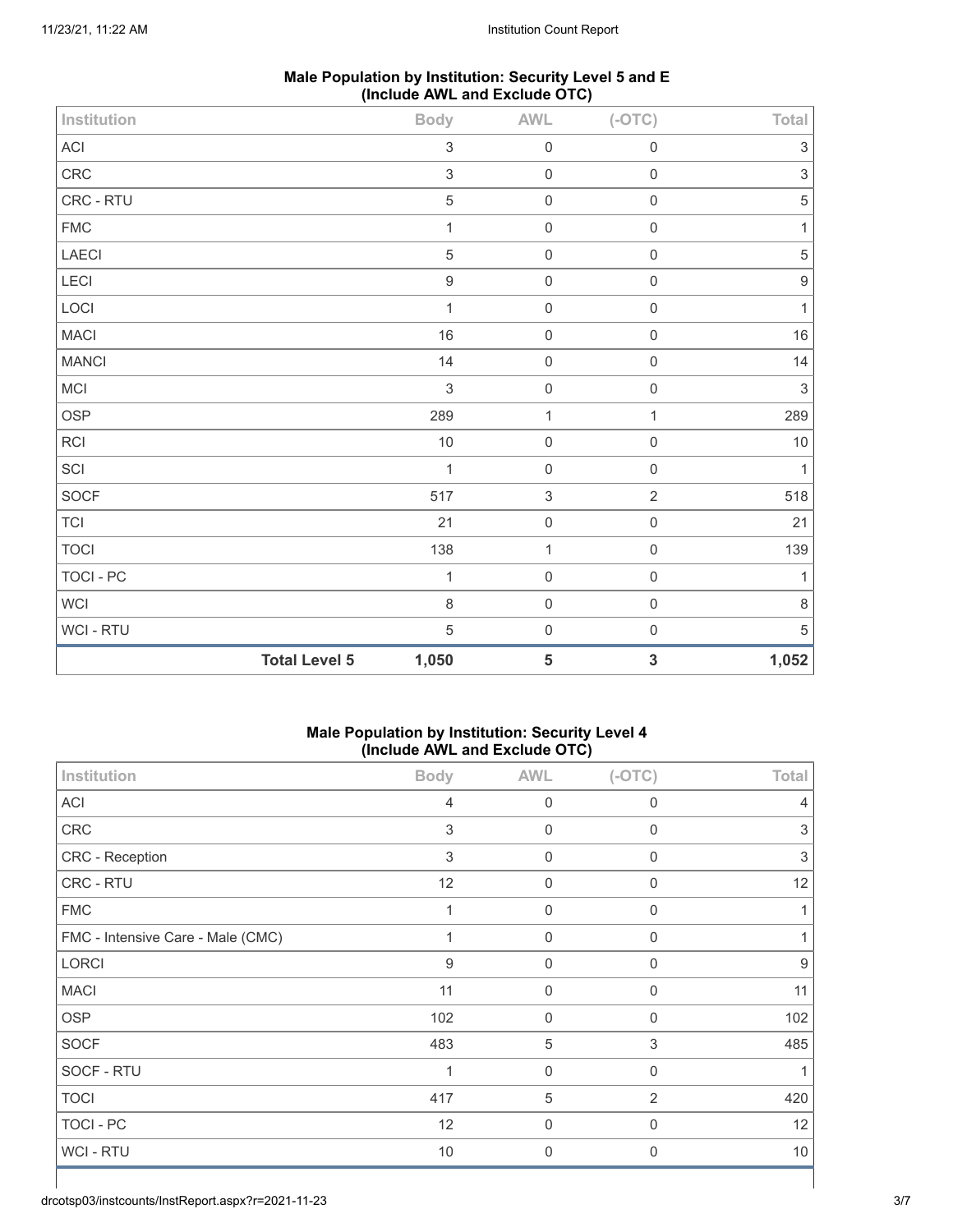| 11/23/21, 11:22 AM |                      |       | Institution Count Report |       |
|--------------------|----------------------|-------|--------------------------|-------|
|                    | <b>Total Level 4</b> | 1.069 |                          | 1,074 |

## **Male Population by Institution: Security Level 3 (Include AWL and Exclude OTC)**

| Institution                       | <b>Body</b>    | <b>AWL</b>                | $(-OTC)$                  | Total            |
|-----------------------------------|----------------|---------------------------|---------------------------|------------------|
| <b>ACI</b>                        | 20             | $\mathbf 0$               | $\mathbf 0$               | 20               |
| <b>ACI - RTU</b>                  | $\mathbf{1}$   | $\mathbf 0$               | $\mathbf 0$               | $\mathbf{1}$     |
| <b>BECI</b>                       | $\overline{7}$ | $\mathbf{1}$              | $\mathbf{1}$              | $\boldsymbol{7}$ |
| CCI                               | $\overline{4}$ | $\mathbf{1}$              | $\mathbf{1}$              | $\overline{4}$   |
| CRC                               | 364            | 18                        | 16                        | 366              |
| CRC - Cadre                       | 3              | $\mathbf 0$               | $\mathbf 0$               | $\sqrt{3}$       |
| CRC - Reception                   | 393            | 10                        | 10                        | 393              |
| CRC - RTU                         | 29             | $\mathbf 0$               | $\mathbf 0$               | 29               |
| CRC - Youth                       | $\mathbf{1}$   | $\mathbf 0$               | $\mathbf 0$               | $\mathbf{1}$     |
| <b>FMC</b>                        | $\overline{7}$ | $\mathbf 0$               | $\mathbf 0$               | $\boldsymbol{7}$ |
| FMC - Intensive Care - Male (CMC) | $\sqrt{2}$     | $\mathbf 0$               | $\mathbf 0$               | $\sqrt{2}$       |
| GCI                               | $\overline{4}$ | $\mathbf 0$               | $\mathbf 0$               | $\overline{4}$   |
| LAECI                             | $\,6\,$        | $\mathbf{1}$              | $\mathbf 1$               | $\,6\,$          |
| LECI                              | 1,244          | $\boldsymbol{9}$          | $\,6\,$                   | 1,247            |
| LOCI                              | $\overline{4}$ | $\mathbf 0$               | $\mathbf 0$               | $\overline{4}$   |
| LORCI                             | 339            | 36                        | 34                        | 341              |
| <b>LORCI - Cadre</b>              | 85             | $\mathbf 0$               | $\mathbf 0$               | 85               |
| <b>LORCI - Reception</b>          | 15             | $\sqrt{2}$                | $\sqrt{2}$                | 15               |
| <b>MACI</b>                       | 547            | $\mathbf{1}$              | $\mathbf{1}$              | 547              |
| <b>MANCI</b>                      | 1,831          | 14                        | 11                        | 1,834            |
| MCI                               | $\,8\,$        | $\mathbf 0$               | $\mathbf 0$               | $\,8\,$          |
| <b>NCCI</b>                       | $\sqrt{3}$     | $\mathbf 0$               | $\mathbf 0$               | $\sqrt{3}$       |
| <b>NCI</b>                        | 17             | $\mathbf 0$               | $\mathbf 0$               | 17               |
| <b>NEOCC</b>                      | 506            | 14                        | 11                        | 509              |
| <b>OSP</b>                        | $\,$ 6 $\,$    | $\mathbf 0$               | $\mathbf 0$               | $\,6\,$          |
| PCI                               | 29             | $\sqrt{2}$                | 1                         | $30\,$           |
| <b>RCI</b>                        | 1,508          | $\ensuremath{\mathsf{3}}$ | $\ensuremath{\mathsf{3}}$ | 1,508            |
| R C                               | $\,6\,$        | $\mathbf 0$               | $\mathbf 0$               | $\,6\,$          |
| SCI                               | $\sqrt{3}$     | $\mathbf 0$               | $\mathsf{O}\xspace$       | $\sqrt{3}$       |
| SOCF                              | 63             | $\mathbf 1$               | $\mathbf 0$               | 64               |
| TCI                               | 866            | $\mathbf{1}$              | $\mathbf{1}$              | 866              |
| TCI - Camp                        | $\mathbf{1}$   | $\mathbf 0$               | $\mathbf 0$               | $\mathbf{1}$     |
| <b>TOCI</b>                       | 16             | $\mathbf 0$               | $\mathbf 0$               | $16\,$           |
| TOCI - PC                         | 47             | $\mathbf 0$               | $\mathbf 0$               | 47               |
| <b>WCI</b>                        | 796            | $\overline{4}$            | $\sqrt{2}$                | 798              |
| WCI - RTU                         | 11             | $\mathbf 0$               | $\mathbf 0$               | 11               |
| <b>Total Level 3</b>              | 8,792          | 118                       | 101                       | 8,809            |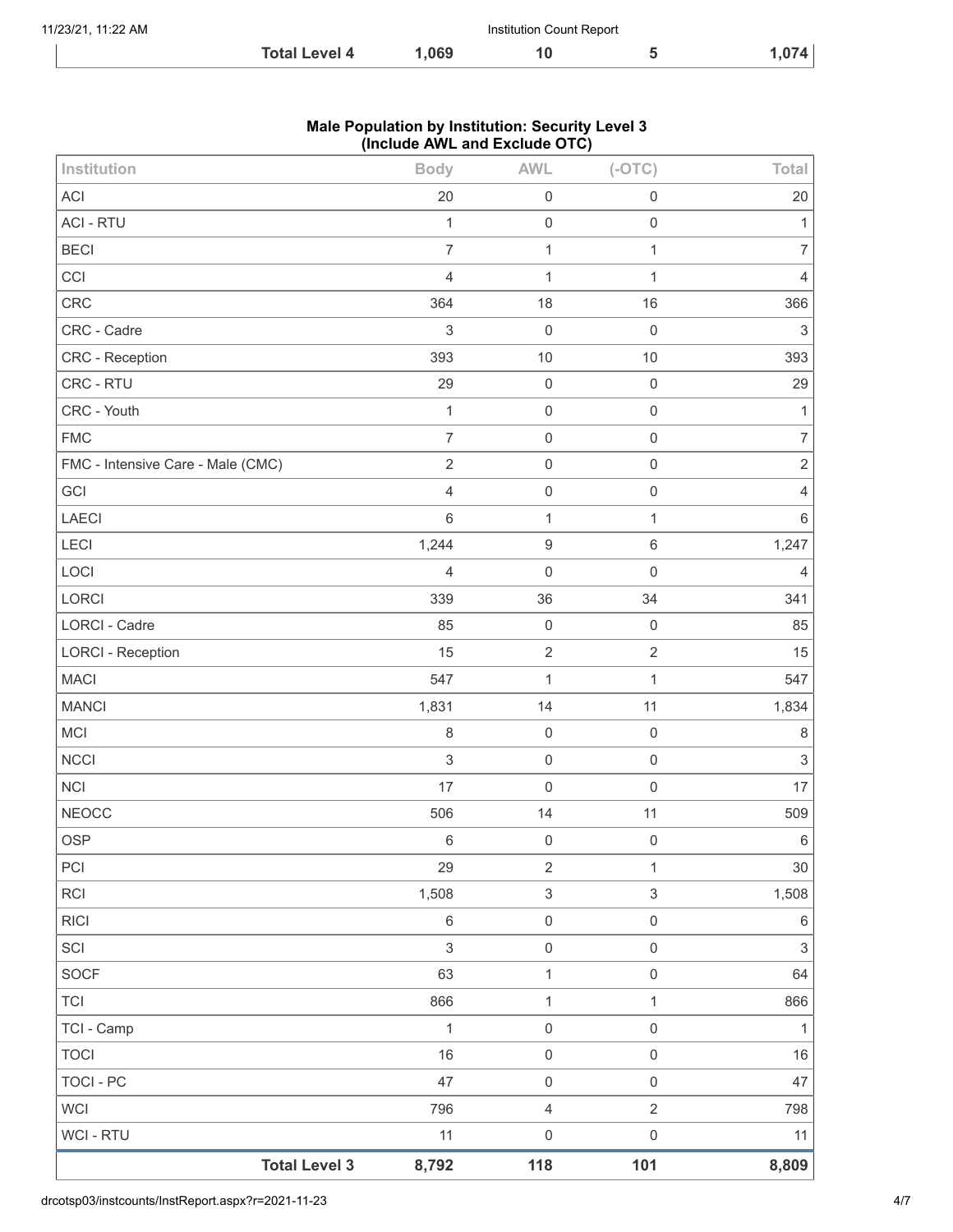|                                   | Include Arra and Exclude 010) |                           |                     |                           |
|-----------------------------------|-------------------------------|---------------------------|---------------------|---------------------------|
| Institution                       | <b>Body</b>                   | <b>AWL</b>                | $(-OTC)$            | Total                     |
| <b>ACI</b>                        | 760                           | $\mathbf 5$               | 1                   | 764                       |
| <b>ACI - RTU</b>                  | 97                            | $\boldsymbol{0}$          | $\mathsf 0$         | 97                        |
| <b>BECI</b>                       | 1,309                         | 11                        | $\,8\,$             | 1,312                     |
| CCI                               | 1,651                         | $\boldsymbol{9}$          | $\,$ 5 $\,$         | 1,655                     |
| CRC                               | 99                            | $\,$ 5 $\,$               | $\sqrt{5}$          | 99                        |
| CRC - Cadre                       | 219                           | $\boldsymbol{0}$          | $\mathsf 0$         | 219                       |
| CRC - Reception                   | 148                           | $\sqrt{2}$                | $\sqrt{2}$          | 148                       |
| CRC - RTU                         | $\mathbf{1}$                  | $\boldsymbol{0}$          | $\mathsf 0$         | 1                         |
| DCI                               | $\mathbf{1}$                  | $\mathsf{O}\xspace$       | $\mathsf 0$         | $\mathbf{1}$              |
| <b>FMC</b>                        | 18                            | $\sqrt{2}$                | $\mathsf 0$         | 20                        |
| FMC - Intensive Care - Male (CMC) | 10                            | $\mathsf{O}\xspace$       | $\mathsf 0$         | $10$                      |
| GCI                               | 531                           | $\sqrt{2}$                | $\sqrt{2}$          | 531                       |
| <b>GCI-RTU</b>                    | 46                            | $\mathbf 0$               | $\mathsf{O}\xspace$ | 46                        |
| LAECI                             | 992                           | 20                        | 20                  | 992                       |
| LECI                              | 356                           | $\ensuremath{\mathsf{3}}$ | $\mathbf 0$         | 359                       |
| LOCI                              | 964                           | $\sqrt{5}$                | $\sqrt{2}$          | 967                       |
| LORCI                             | 134                           | 14                        | 14                  | 134                       |
| LORCI - Cadre                     | 60                            | $\mathbf 0$               | $\mathbf 0$         | 60                        |
| <b>LORCI - Reception</b>          | $\overline{2}$                | $\mathbf 0$               | $\mathsf 0$         | $\overline{2}$            |
| <b>MACI</b>                       | 78                            | $\mathsf{O}\xspace$       | $\,0\,$             | 78                        |
| <b>MANCI</b>                      | 252                           | $\sqrt{2}$                | $\sqrt{2}$          | 252                       |
| MCI                               | 1,195                         | 11                        | $\,8\,$             | 1,198                     |
| <b>NCCI</b>                       | 861                           | $\boldsymbol{9}$          | $\,8\,$             | 862                       |
| <b>NCI</b>                        | 1,347                         | 14                        | 11                  | 1,350                     |
| <b>NEOCC</b>                      | 348                           | 13                        | 12                  | 349                       |
| PCI                               | 961                           | $\boldsymbol{9}$          | $\sqrt{3}$          | 967                       |
| RCI                               | 242                           | $\mathbf{1}$              | 1                   | 242                       |
| <b>RICI</b>                       | 1,375                         | 14                        | 11                  | 1,378                     |
| SCI                               | 909                           | $10$                      | $\sqrt{4}$          | 915                       |
| <b>TCI</b>                        | 127                           | $\mathbf 0$               | $\mathsf 0$         | 127                       |
| TCI - Camp                        | $\,$ 3 $\,$                   | $\mathsf{O}\xspace$       | $\mathsf 0$         | $\ensuremath{\mathsf{3}}$ |
| <b>TOCI</b>                       | $\,6\,$                       | $\mathbf{1}$              | 1                   | $\,6\,$                   |
| <b>TOCI - PC</b>                  | 64                            | $\mathsf{O}\xspace$       | $\mathsf 0$         | 64                        |
| <b>WCI</b>                        | 114                           | $\boldsymbol{0}$          | $\mathsf 0$         | 114                       |
| <b>Total Level 2</b>              | 15,280                        | 162                       | 120                 | 15,322                    |

# **Male Population by Institution: Security Level 2 (Include AWL and Exclude OTC)**

**Male Population by Institution: Security Level 1 (Include AWL and Exclude OTC)**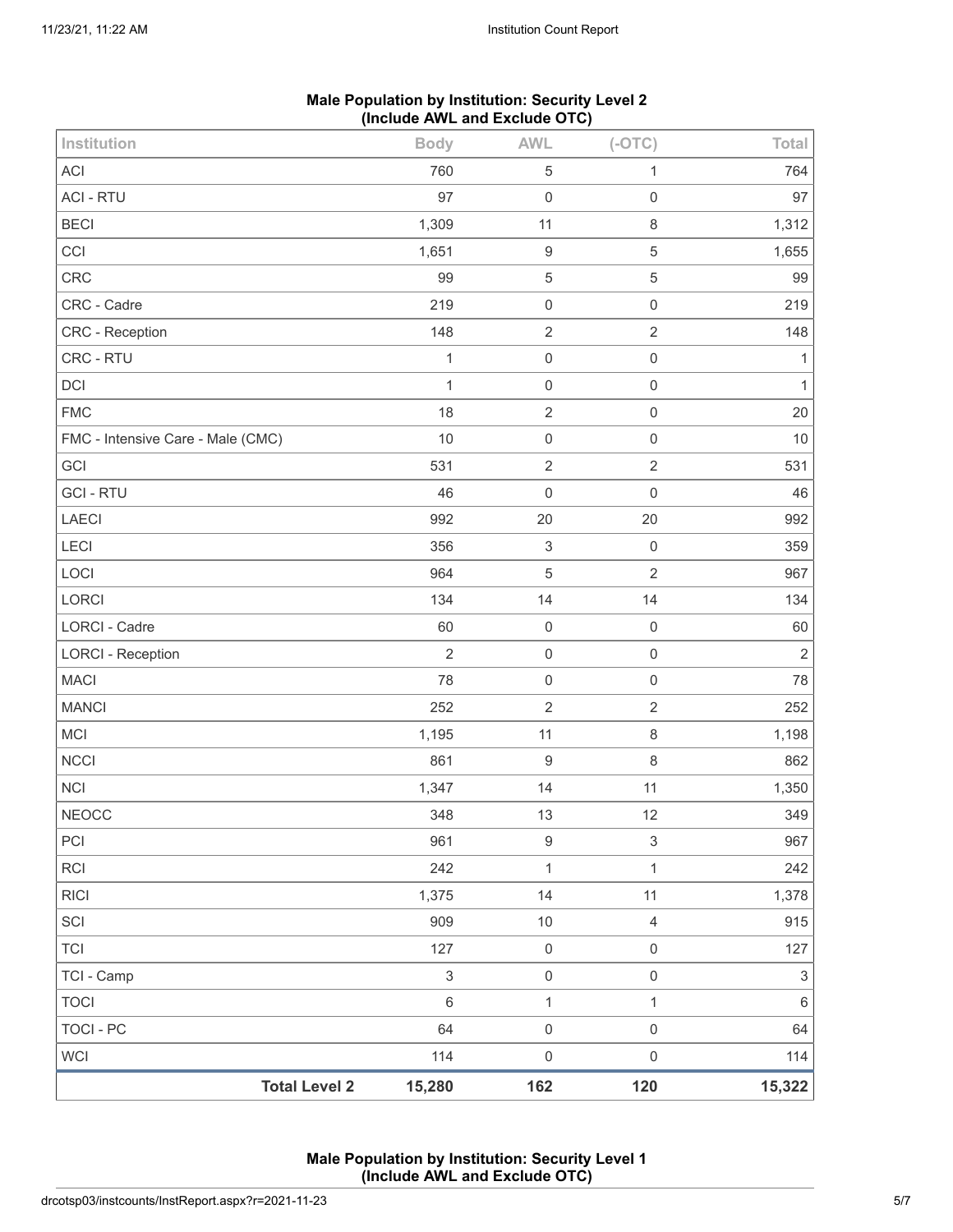Institution Count Report

| <b>Total Level 1</b>              | 13,571         | 142                       | 89                       | 13,624         |
|-----------------------------------|----------------|---------------------------|--------------------------|----------------|
| <b>WCI</b>                        | 54             | $\mathsf{O}\xspace$       | $\mathsf 0$              | 54             |
| TCI - Camp                        | 339            | $\mathbf 0$               | $\mathsf{O}\xspace$      | 339            |
| <b>TCI</b>                        | 20             | $\overline{\mathbf{4}}$   | $\sqrt{3}$               | 21             |
| SCI                               | 517            | $\,$ 5 $\,$               | $\overline{2}$           | 520            |
| <b>RICI</b>                       | 1,114          | $\boldsymbol{7}$          | $\,$ 3 $\,$              | 1,118          |
| PCI                               | 779            | 18                        | $\overline{7}$           | 790            |
| <b>OSP</b>                        | 19             | $\mathbf{1}$              | $\mathbf{1}$             | $19$           |
| <b>NCI</b>                        | 1,002          | $\boldsymbol{7}$          | 4                        | 1,005          |
| <b>NCCI</b>                       | 1,442          | 5                         | 4                        | 1,443          |
| MCI - Camp                        | 303            | $\boldsymbol{0}$          | $\mathbf 0$              | 303            |
| <b>MCI</b>                        | 561            | $\overline{7}$            | $\overline{2}$           | 566            |
| MANCI - Camp                      | 307            | $\mathsf 0$               | $\mathsf 0$              | 307            |
| <b>MANCI</b>                      | 26             | 4                         | $\overline{2}$           | 28             |
| MACI - Minimum                    | 1,275          | $10$                      | $\overline{7}$           | 1,278          |
| <b>LORCI - Reception</b>          | $\overline{2}$ | $\boldsymbol{0}$          | $\mathsf 0$              | $\overline{2}$ |
| <b>LORCI - Cadre</b>              | 65             | $\mathbf 0$               | $\mathsf 0$              | 65             |
| <b>LORCI</b>                      | 248            | 12                        | 12                       | 248            |
| LOCI                              | 977            | 5                         | $\overline{4}$           | 978            |
| <b>LAECI</b>                      | 735            | 11                        | $\,8\,$                  | 738            |
| <b>GCI-RTU</b>                    | 10             | $\mathbf 0$               | $\mathsf 0$              | 10             |
| GCI - Camp                        | 490            | $\mathsf{O}\xspace$       | $\mathsf 0$              | 490            |
| GCI                               | 535            | 8                         | $\overline{7}$           | 536            |
| FMC - Intensive Care - Male (CMC) | 31             | $\mathsf 0$               | $\mathsf{O}\xspace$      | 31             |
| <b>FMC</b>                        | 120            | 3                         | $\mathbf 0$              | 123            |
| CRC - Reception                   | 155            | $\overline{7}$            | $\,6\,$                  | 156            |
| CRC - Cadre                       | 27             | $\mathsf{O}\xspace$       | $\mathsf{O}\xspace$      | 27             |
| CRC                               | 84             | 5                         | $\sqrt{4}$               | 85             |
| CCI                               | 563            | $\ensuremath{\mathsf{3}}$ | $\overline{2}$           | 564            |
| <b>BECI - Camp</b>                | 476            | $\mathbf 0$               | $\mathsf 0$              | 476            |
| <b>BECI</b>                       | 698            | 12                        | $\overline{7}$           | 703            |
| <b>ACI - RTU</b>                  | 571<br>26      | 8<br>$\mathbf 0$          | 4<br>$\mathsf{O}\xspace$ | 575<br>26      |
| <b>ACI</b>                        | <b>Body</b>    |                           |                          | Total          |
| Institution                       |                | <b>AWL</b>                | $(-OTC)$                 |                |

| <b>High Offender ID's</b>                                                 |                    |  |  |  |
|---------------------------------------------------------------------------|--------------------|--|--|--|
| <b>Correctional Reception Center:</b><br>Lorain Correctional Institution: | A795565<br>A795155 |  |  |  |
| Ohio Reformatory for Women:                                               | W108294            |  |  |  |